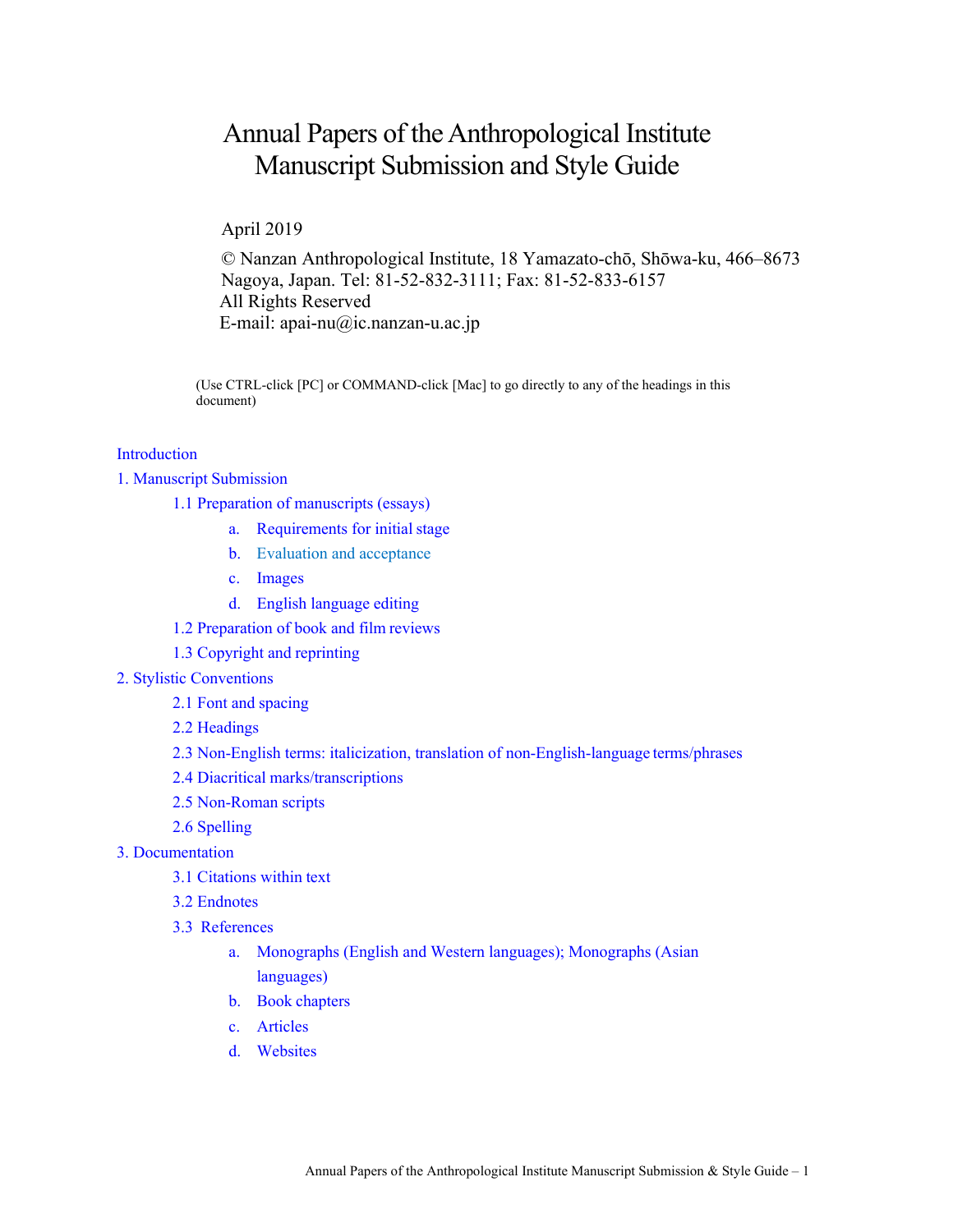# <span id="page-1-0"></span>**Introduction**

Prospective authors should follow this guide carefully to ensure that the processing of submissions is as efficient as possible. We reserve the right to return manuscripts that are not prepared in accordance with these instructions. All manuscripts are subject to editorial modification with permission of the author. Manuscripts submitted for consideration should not have been previously published or be under consideration for publication elsewhere. If a manuscript has been accepted for publication in *Annual Papers of the Anthropological Institute*, we ask authors not to distribute the manuscript before publication.

Once an author has submitted an essay to *Annual Papers of the Anthropological Institute* for consideration, the journal retains the right of first refusal, which means that the author cannot submit the same article to another journal under any circumstances without first officially withdrawing the piece in writing and receiving the approval of the journal's editors. Under such condition that the paper is found to be under review elsewhere, the editors of *Annual Papers of the Anthropological Institute* also retain the right to reject the article under consideration, even if it has been accepted formally for publication. This policy is intended to avoid having the same article published in two journals, resulting in one being a reprint of the other.

## <span id="page-1-1"></span>**1. Manuscript Submission**

Manuscripts for consideration in *Annual Papers of the Anthropological Institute* are evaluated for content and style.

*Annual Papers of the Anthropological Institute* does not require any article processing charges (APCs), submission charges, page charges, and so forth to complete the publication process. The author, however, is responsible for obtaining permission for use of illustrations and covering costs related to such permission.

Authors of accepted articles whose native language is other than English may be requested to engage the services of a professional copyeditor (*Annual Papers of the Anthropological Institute* has a list of preferred copyeditors in this regard).

Regarding style and format, *Annual Papers of the Anthropological Institute* generally follows *The Chicago Manual of Style* (17th edition); additionally, the journal also follows other conventions (consult [Stylistic Conventions](#page-4-1)  below).

## <span id="page-1-2"></span>1.1 Preparation of Manuscripts (essays)

Manuscripts for consideration in *Annual Papers of the Anthropological Institute* are evaluated for content and style.

<span id="page-1-3"></span>a. Requirements for initial stage

The manuscript must follow *Annual Papers of the Anthropological Institute* [stylistic conventions](#page-4-1) and contain the following:

- author contact details (including mailing and email addresses)
- a title page with a 150-word abstract and 5–6 keywords
- separate lists of illustrations, tables, and graphs (with captions and

acknowledgments)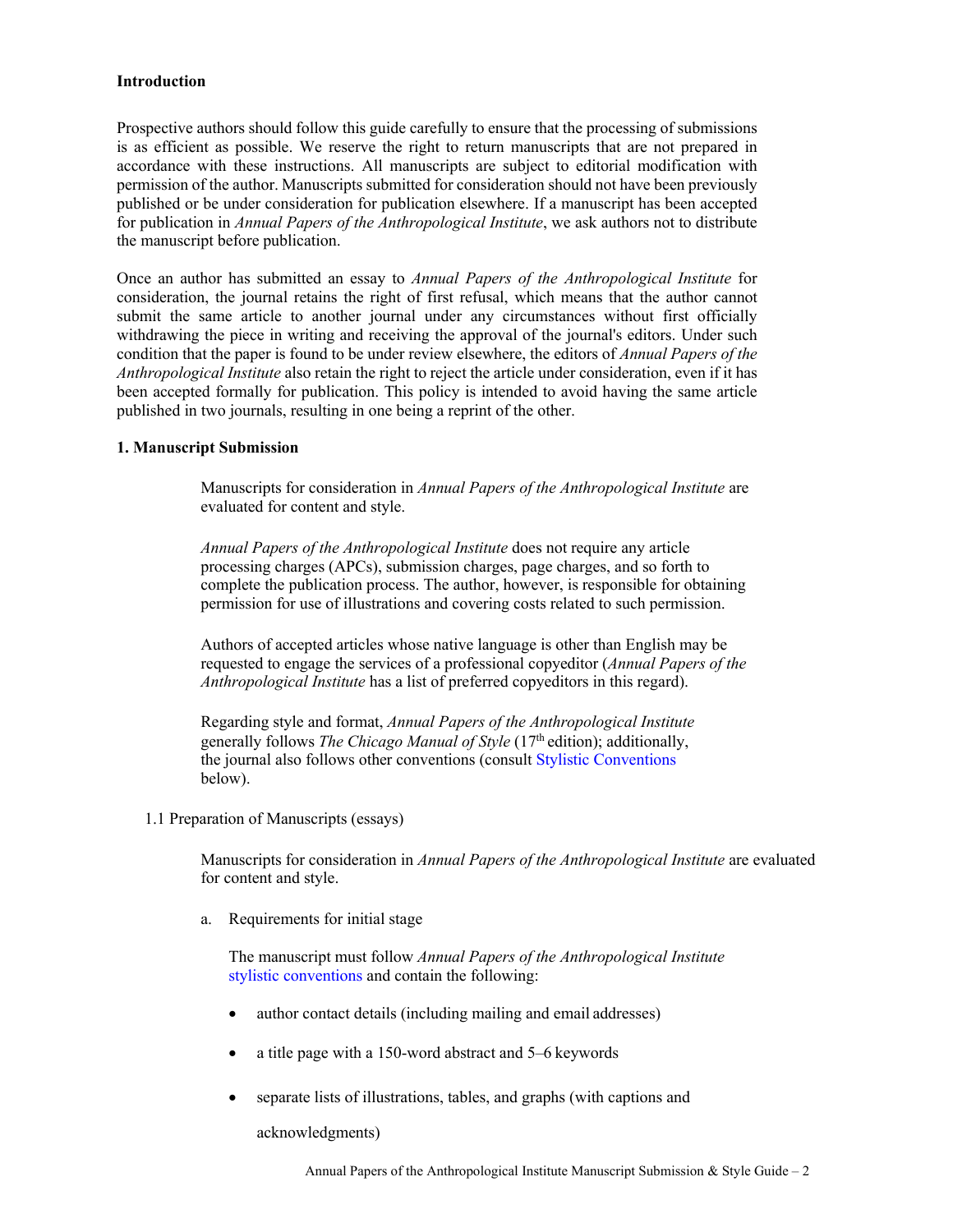- full text matter including notes (no more than 25)
- full reference list including URLs and access dates for all websites, aswell

as DOIs (Digital Object Identifiers) for relevant articles (seebelow)

The author's name, which will be deleted for peer review, should appear only on the first page. All submitted manuscripts should be double-spaced throughout and limited to 10,000 words, including notes and references.

<span id="page-2-0"></span>b. Evaluation and acceptance

The submission will be evaluated internally after initial submission. It will be sent to reviewers. *Annual Papers of the Anthropological Institute* follows a double-blind review system. There are 4 main categories for assessment: A – ready for publication;  $B - can$  be published with minor revisions;  $C - can$  be published with significant revisions; D – Should not be accepted for publication.

After completing revisions, the author should send a final electronic version to the communicating editor. Authors must also submit a separate document that provides responses to the reviewers' specific concerns.

If a submission is accepted for publication, the author will be asked to provide a short biographical statement (5–6 lines) detailing affiliation, research interests, and major publications.

When a manuscript has been accepted for publication, we ask authors not to distribute the manuscript before final publication. All manuscripts are subject to editorial modifications.

<span id="page-2-1"></span>c. Images

If the author does not own the images, permissions must be obtained and provided, in writing, regarding their reproduction in *Annual Papers of the Anthropological Institute*.

All images should be supplied in an electronic format at a suitable size for printing with the following resolutions: 600 dots per inch (dpi) for line drawings and combinations; 300 dpi for grayscale and color. Color figures must be supplied in CMYK not RGB colors. Please ensure that the prepared electronic image files print at a legible size and are of a high quality for publication.

Images should be provided as separate, clearly labelled files (Figure 1, Figure 2, etc.). **They should not embedded in the text file.**

All figures must be referred to/discussed in-text and placeholders left to indicate their preferred placement

Ensure that each figures or table has a corresponding in-text reference (ie, do not include figures that are not directly discussed in the main text).

Photo credits are provided, as applicable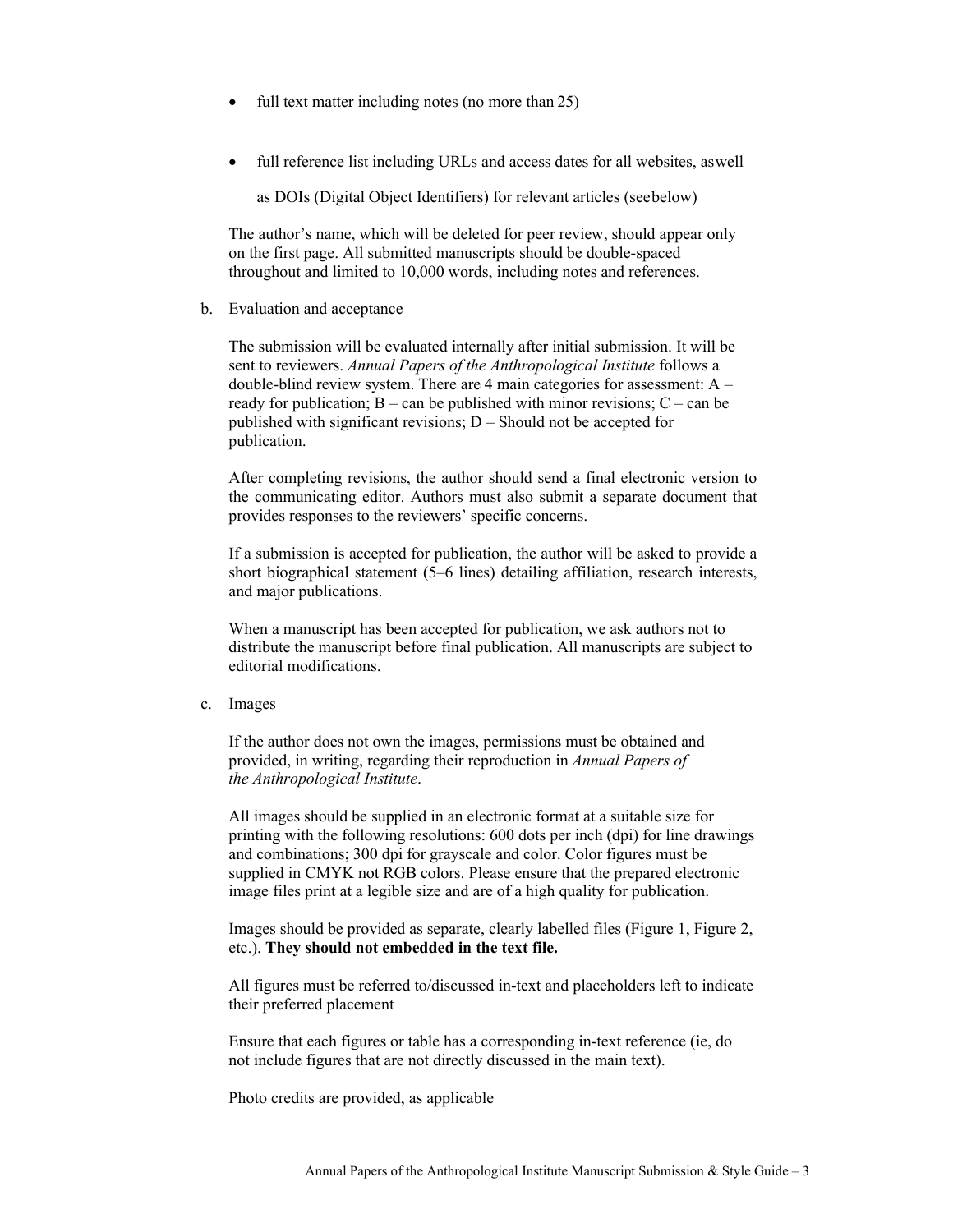<span id="page-3-0"></span>d. English language editing

Authors, particularly those whose first language is not English, may consider having their paper checked by a native speaker before submission. While this is optional, it may help to ensure that the content of the paper is fully understood by the editor and potential reviewers, and that the submission can be judged purely on academic merit.

Please note that having language edited **does not** endorse your work for publication – your edited manuscript will still be subject to the same editorial assessment at submission stage.

*Annual Papers of the Anthropological Institute* can recommend suitable editors for this task.

<span id="page-3-1"></span>1.2 Preparation of book and film reviews

Manuscripts for contributions to the book reviews normally should not exceed three pages. Reviews must include full documentation for references. While unsolicited book reviews may be considered, the journal has no obligation to publish.

Reviews are designed to promote high-level academic discussion of newlypublished works.

- Reviews should be between 750 and 1000 words, although longer reviews are acceptable if the review engages deeply with the subject and publication under consideration.
- An ideal review will discuss for both specialists and non-specialists the scope of the book under review, assess its major contributions to the field and any weaknesses, and provide a reasonable and balanced judgment of the work under consideration.
- Reviews should be clear and well-written. Footnotes and references are acceptable, but these must adhere to the journal's style. Keep footnotes to a minimum (no more than 3).
- Journal staff will copyedit all reviews. When necessary, the Book and Film Reviews Editor will contact authors to clarify certainpoints.
- Authors must follow all stylistic conventions of the journal. Reviewsshould contain diacritical marks where appropriate.

# **In addition:**

- Provide definitions of terms, acronyms, references, and background summary statements where appropriate
- Where necessary, be sure to include complete citations and attributions
- Include the publisher; ISBN designation; price (\$US or other currency)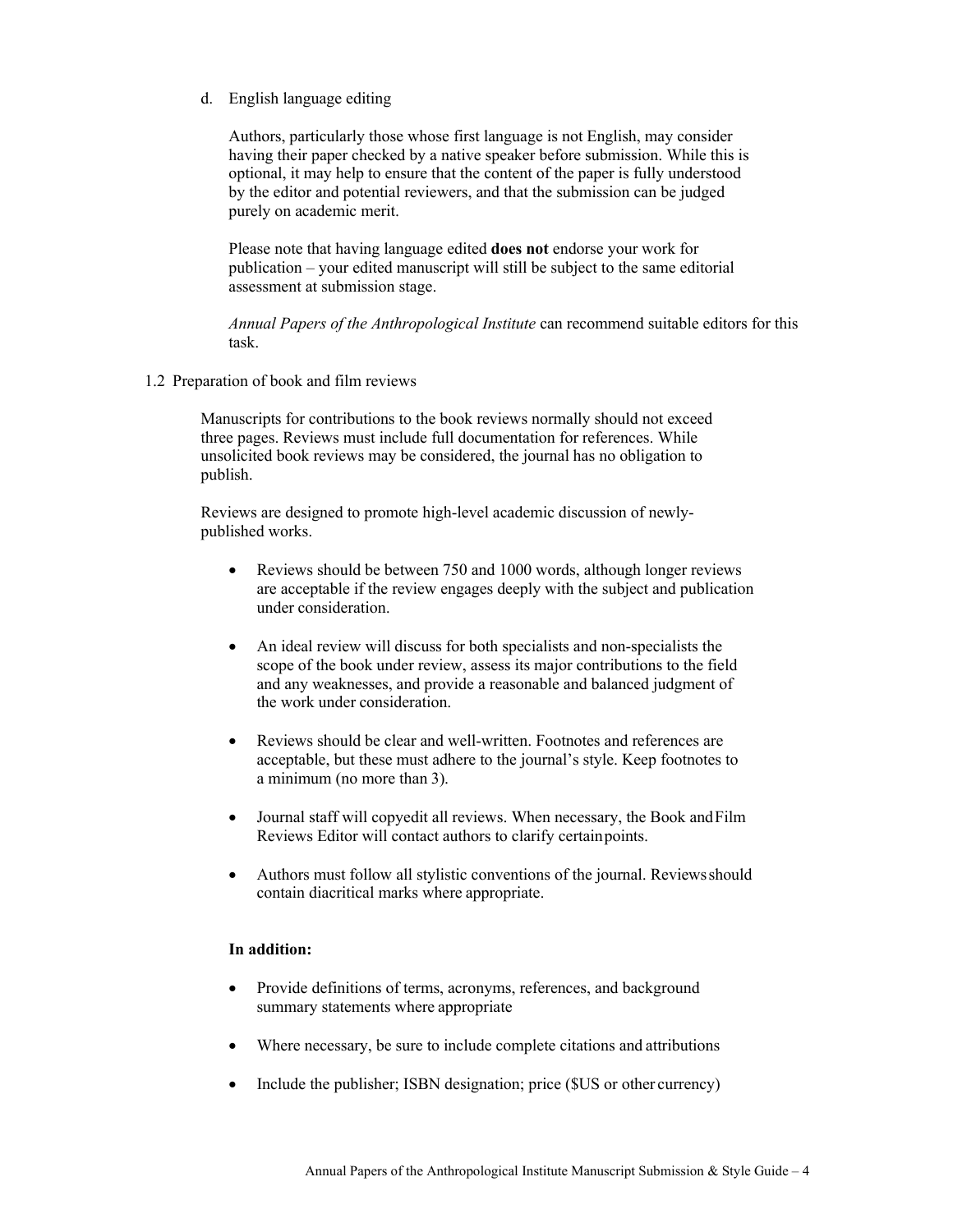# <span id="page-4-0"></span>1.3 Copyright and reprinting

- Copyright for essays and book reviews published in *Annual Papers of the Anthropological Institute* belongs to the journal*.*
- *Annual Papers of the Anthropological Institute* will readily grant permission for the reprinting of essays and reviews, or for their reproduction for classroom use, provided authors request this in writing. If *Annual Papers of the Anthropological Institute* receives a request for republication, this request will be forwarded to the author(s) for their consent.
- The request for reprinting must include details of the new publication, including projected publication date.

# <span id="page-4-1"></span>**2. Stylistic Conventions**

2.1 Font and spacing

The document should be double-spaced and use Times New Roman, 12-point font.

2.2 Headings

Provide section headings and, where appropriate, subheadings.

<span id="page-4-2"></span>2.3 Non-English terms: italicization, translation of non-English-language terms/phrases

When using non-English terms that are not used frequently in English or found in standard English dictionaries, such as the online *[American Heritage Dictionary](https://ahdictionary.com/)* (see [www.ahdictionary.com](http://www.ahdictionary.com/)), define on first mention and translate the term. Italicize the term in each instance and include diacritical marks (see below).

Examples: *su* (vulgarity); *xiangsheng* (cross talk); *kijinden* (a collection of biographies of eccentric individuals).

<span id="page-4-3"></span>2.4 Diacritical marks/transliteration

Authors must include all diacritical marks for terms rendered in non-Roman scripts in their submissions. In principle, *Annual Papers of the Anthropological Institute* follows *ALA-LC Romanization Tables: Transliteration Schemes for Non-Roman Scripts*, approved by the Library of Congress and the American Library Association. Authors must refer to these before submitting their manuscripts. See <http://www.loc.gov/catdir/cpso/roman.html>.

In cases where the Library of Congress guides do not give specific rules about the use of diacritical marks, authors must apply diacritical marks globally, including place names, personal names, and organizations.

Final responsibility for the accuracy of diacritical marks rests with the author; *Annual Papers of the Anthropological Institute* will not take responsibility for any inaccuracies.

<span id="page-4-4"></span>2.5 Use of Non-Roman Scripts

Annual Papers of the Anthropological Institute Manuscript Submission & Style Guide – 5 In principle, *Annual Papers of the Anthropological Institute* does not include non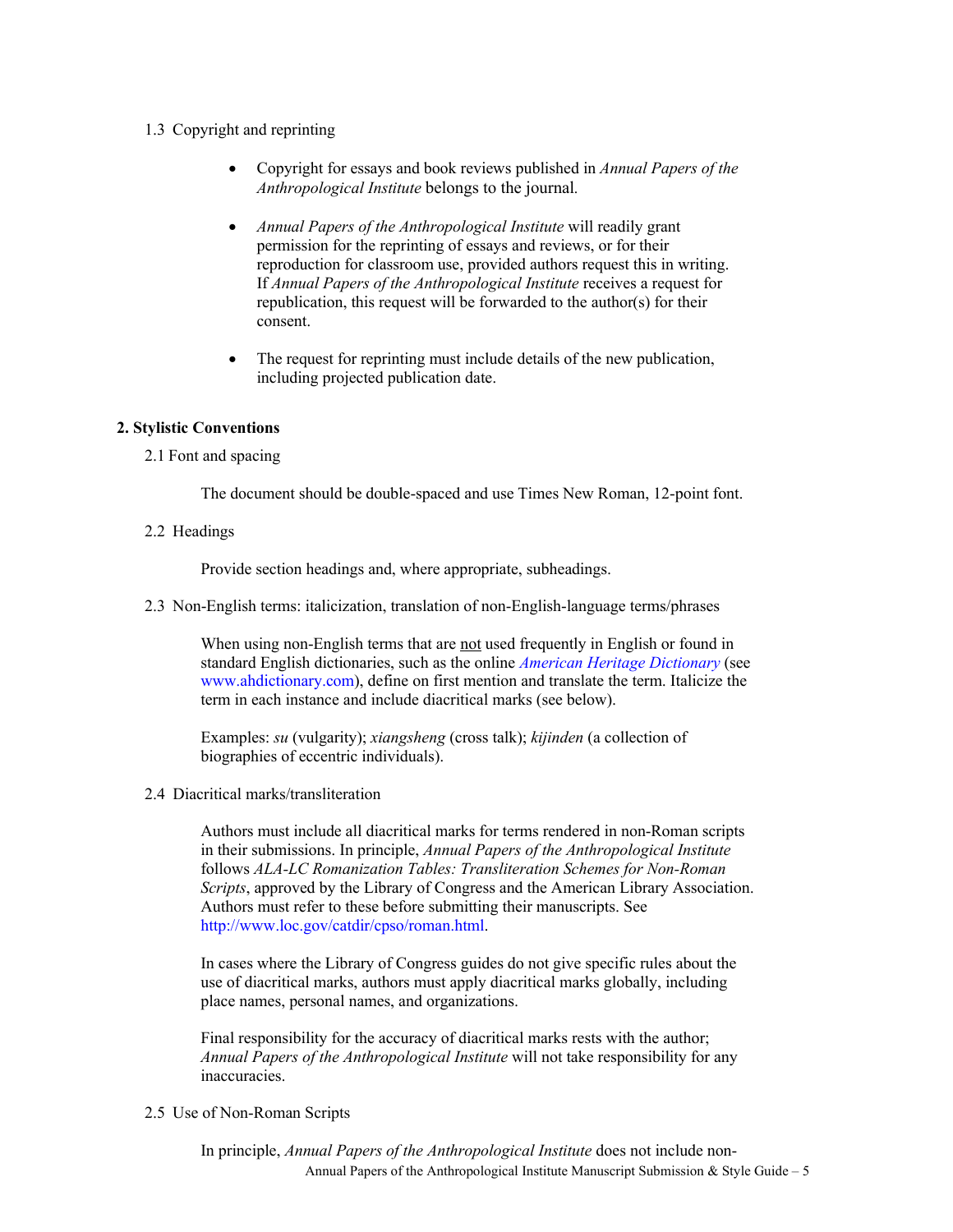Roman scripts but will consider their inclusion in cases where they are justified (such as articles that deal with translation or interpretation of the meaning of scripts and characters). Please contact the editors if you are unsure whether to include non-Roman scripts or not.

## <span id="page-5-0"></span>2.6 Spelling

Use US spellings. One useful resource is the free online US dictionary, *[American](https://ahdictionary.com/) [Heritage Dictionary](https://ahdictionary.com/)*.

Exceptions apply for extracted quotations where the original uses British spellings.

# <span id="page-5-1"></span>**3. Documentation**

3.1 Citations within text

For citations within the text, use the *Chicago Manual of Style* (17<sup>th</sup> edition) authordate system with the surname of the author, year of publication (with no intervening punctuation), followed by a comma then page numbers: Examples:

Single page number (Jones 1979, 379)

Consecutive numbers (Suzuki 2001, 289–93).

For further sample citations please refer to [http://www.chicagomanualofstyle.org/tools\\_citationguide/citation](http://www.chicagomanualofstyle.org/tools_citationguide/citation-guide-2.html)-guide-2.html.

## <span id="page-5-2"></span>3.2 Footnotes

Indicate footnotes in the text with a raised Arabic number. Assign endnote numbers consecutively throughout the manuscript.

Use footnotes for supplementary data or ideas, not for referencing sources or URLs.

Refrain from excessive use of endnotes; an article would typically have no more than 25 notes in an article, 3 in a book or film review.

<span id="page-5-3"></span>3.3 References

Supply full bibliographical information in a section entitled "References" at the end of the document, following the *Chicago Manual of Style* (17<sup>th</sup> edition).

All references (where applicable) should indicate their DOI (e.g. "http:// dx.doi.org/10.1093/obo/9780195393521-0062"). The DOI for specific articles can be searched and identified at [www.crossref.org](http://www.crossref.org/) or through th[e Crossref metadata](https://search.crossref.org/) [search engine.](https://search.crossref.org/)

<span id="page-5-4"></span>The following information for all references is essential.

a. Monographs (English and Western languages)

Stacy, Judith. 1983. *Patriarchy and Socialist Revolution in China*. Berkeley: University of California Press.

Monographs (Asian languages)

Italicize the Romanized title for monographs. Provide a translation of the title, as

Annual Papers of the Anthropological Institute Manuscript Submission & Style Guide – 6